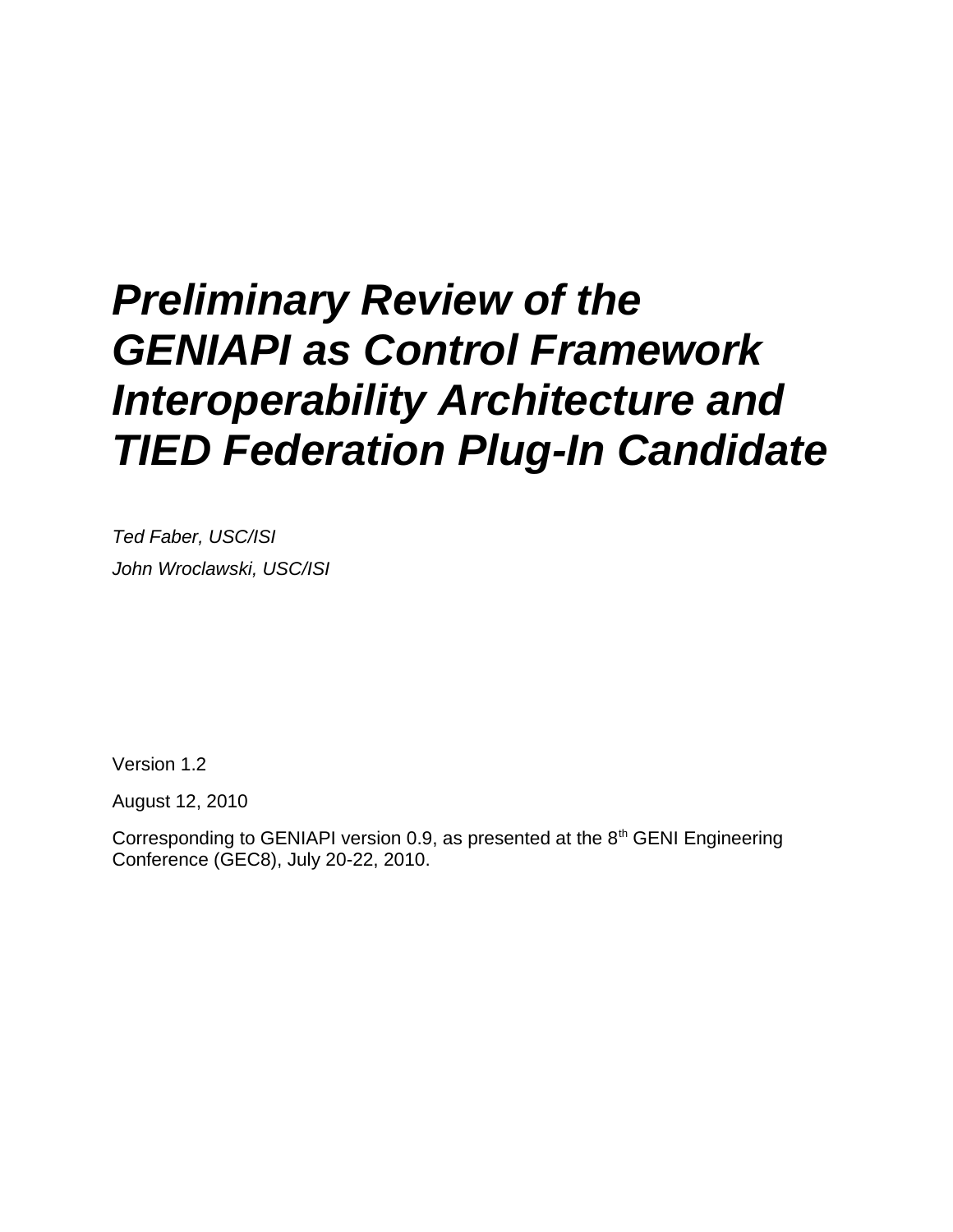# **Table of Contents**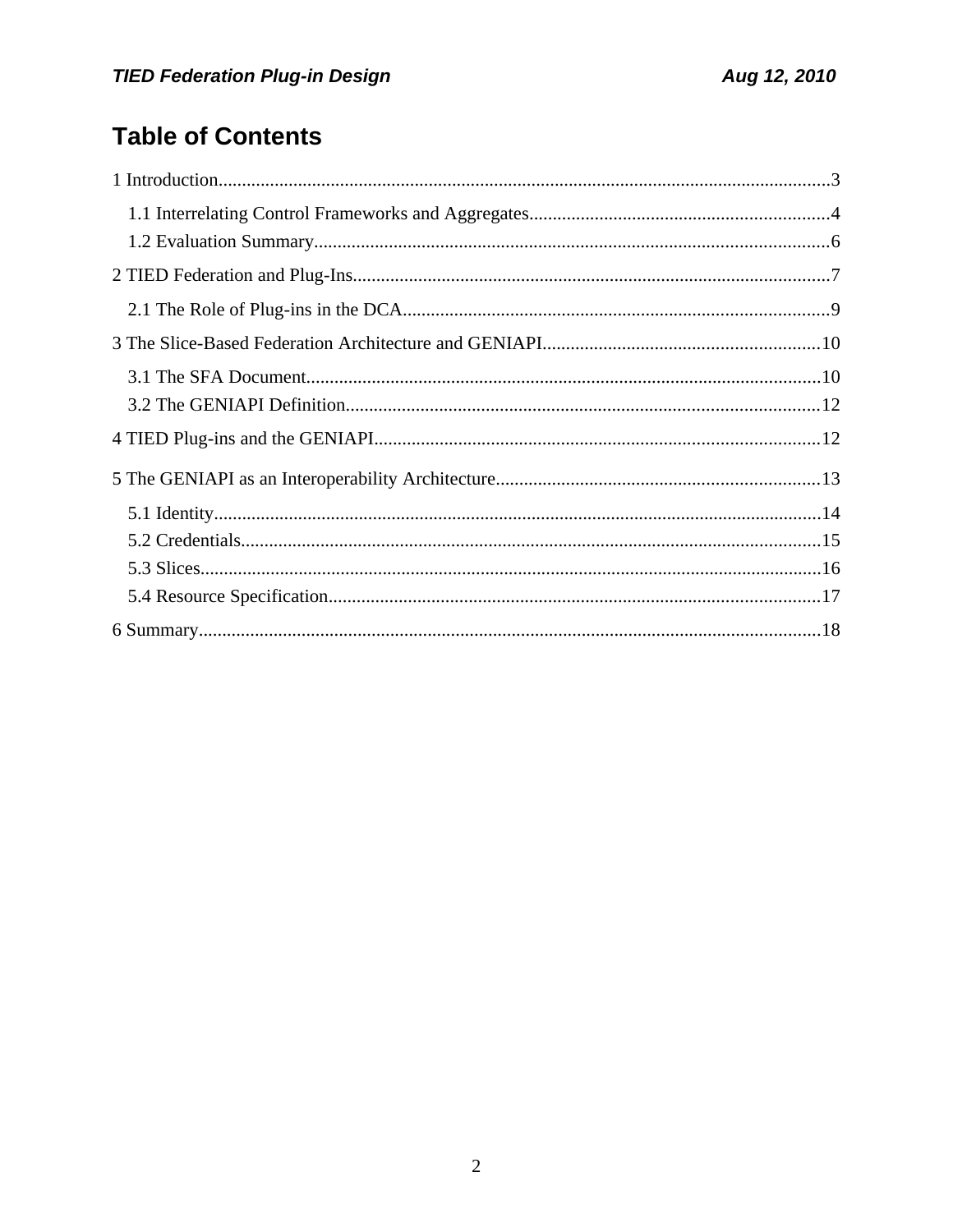# **1 Introduction**

This document assesses the emerging GENIAPI standards and implementation as a potential target plug-in API for the TIED/DETER<sup>[1](#page-2-0)</sup> control architecture, and as a general GENI interoperability framework. This version 1.2 of the document corresponds to GENIAPI version 0.9, as outlined at the  $8<sup>th</sup>$  GENI Engineering Conference (GEC8), July 20-22 2010.

We find that the current GENIAPI standard is difficult to adopt as a TIED plug-in target due to its preliminary nature. At the current state of its development, we conclude that using it would not result in a more portable plug-in, nor would it reduce developer workload when accessing different control frameworks. We conclude that the standard is similarly underdeveloped as an interoperability vehicle at this time. In both cases, however, we conclude that if efforts are made to further standardize essential GENIAPI functions and features it can meet the desired goals.

The TIED federation framework has been used successfully to construct experimental environments that span multiple dissimilar facilities. As one part of this process, a federated experiment environment is collaboratively constructed and then instantiated. In the instantiation phase, each facility maps the necessary control actions, resource access permissions and principal identities into local actions, access controls and identities. Facilities do this by implementing the required mapping functions and interfaces in the form of a *plug-in,* which is written to a standard specification<sup>[1]</sup>. TIED/DETER currently supports plug-ins, and thus can create federations across, the DETER testbed, Emula[b\[2\]](#page-18-8) systems, ProtoGEN[I\[3\],](#page-18-4) deterministicresource networks controlled by DRAGO[N\[4\],](#page-18-7) and a number of other resource categories.

This federation system has developed in parallel with the Slice-based Federation Architecture<sup>[2](#page-2-1)</sup> (SFA) [\[5\]](#page-18-6) originally outlined by members of the network testbed community under the auspices of the GENI Planning Group, and further developed by the community under the umbrella of the GENI Program Office and the GENI program.

The emerging GENIAP[I\[6\]](#page-18-5) is a derivation and standardization of concepts from the SFA and the existing implementations of these concepts in the individual GENI control frameworks, notably the ProtoGEN[I\[3\]](#page-18-4) and PlanetLa[b\[7\]](#page-18-3) efforts. The goal of the GENIAPI is to standardize an API for interoperability between existing and future control frameworks, components, and aggregates. Practically, the design and standardization aspects are balanced against documenting what the initial implementations have done and incorporating their insights. The GENIAPI aggregate manager interface, which we describe in more detail below, has been implemented to varying degrees in PlanetLab, ProtoGENI, and OpenFlo[w\[8\]](#page-18-2)[\[9\].](#page-18-1)

<span id="page-2-0"></span><sup>1</sup>The TIED/DETER control architecture is an evolving testbed control and federation architecture developed under the dual auspices of the DETER Cybersecurity Testbed project and the TIED GENI project. We occasionally refer to this architecture as either the "TIED" or the "DETER" architecture in cases where the dual TIED/DETER formulation is excessively awkward and not needed for clarity.

<span id="page-2-1"></span><sup>&</sup>lt;sup>2</sup>Initially referred to as the "Slice-based Facility Architecture".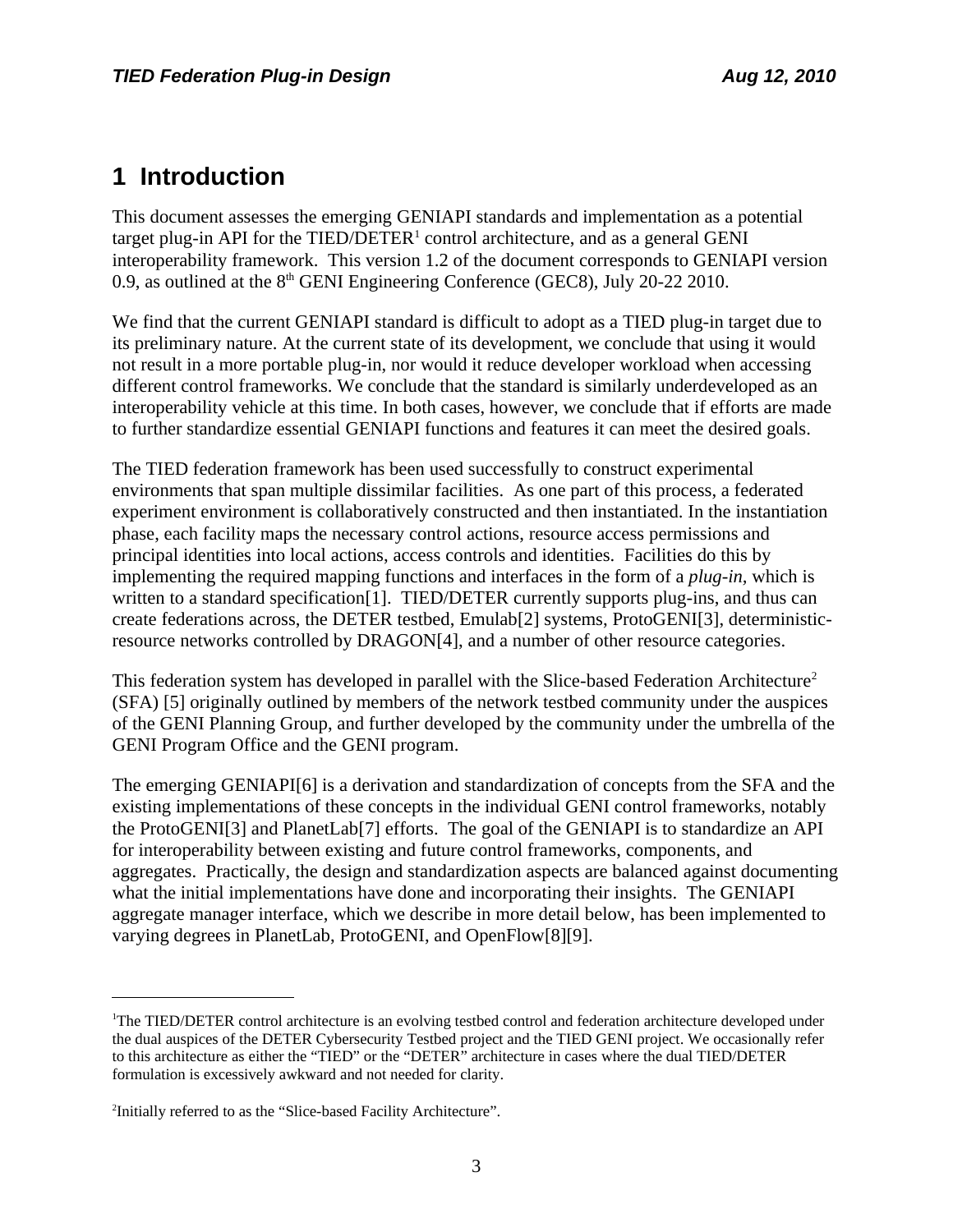The purpose of this document is to describe our review of the GENIAPI version of July, 2010 as a target facility interface for the TIED federation architecture, and more generally as a vehicle for creating points of interoperability between GENI components and control frameworks. It is important to understand that the GENIAPI is at a very early point in its development, and that the observations and conclusions of this document are dependent on the current state of the GENIAPI. One objective of the document is to call out specific areas where progress in developing the GENIAPI would significantly improve its usefulness as a TIED plug-in target and as an interoperability mechanism.

## **1.1 Interrelating Control Frameworks and Aggregates**

In order to understand and evaluate the GENIAPI we must understand how it relates to the SFA and GENI interfaces as a whole. The GENIAPI is an interface between a *control framework*, which implements the slice abstraction, and resource *aggregates* that control federated resources that share an owner. *Slices* are collections of resources that the control framework acquires from resource aggregates*.* A collection of resources allocated within a single aggregate is called a *sliver*. At the request of a researcher, a control framework will allocate a slice and populate it with slivers from one or more aggregates. A primary goal of the GENIAPI is that aggregates can interoperate with multiple control framework[s\[10\].](#page-18-9)

The GENIAPI and the SFA document both concentrate on the definition of the aggregate interface<sup>[3](#page-3-1)</sup>, which is the interface between the control framework and the resource aggregate. The interface between users and the control framework is not specified leaving two possibilities for the control framework interface: either there is an unspecified interface to control framework functions such as creating slices, or the control frameworks and aggregates export the same interface recursively.



<span id="page-3-0"></span>Figure 1: Two-Level Control Framework Interface

[Figure 1](#page-3-0) shows the case where the control framework has a distinct interface, which we call the two-level model. A control framework implements the slice abstraction internally and collects resources into slices on behalf of users using delegated credentials. Aggregate managers are unaware of slices, they just understand slivers. Aggregates can export slivers to multiple control frameworks.

<span id="page-3-1"></span><sup>&</sup>lt;sup>3</sup>The SFA document calls this the slice interface.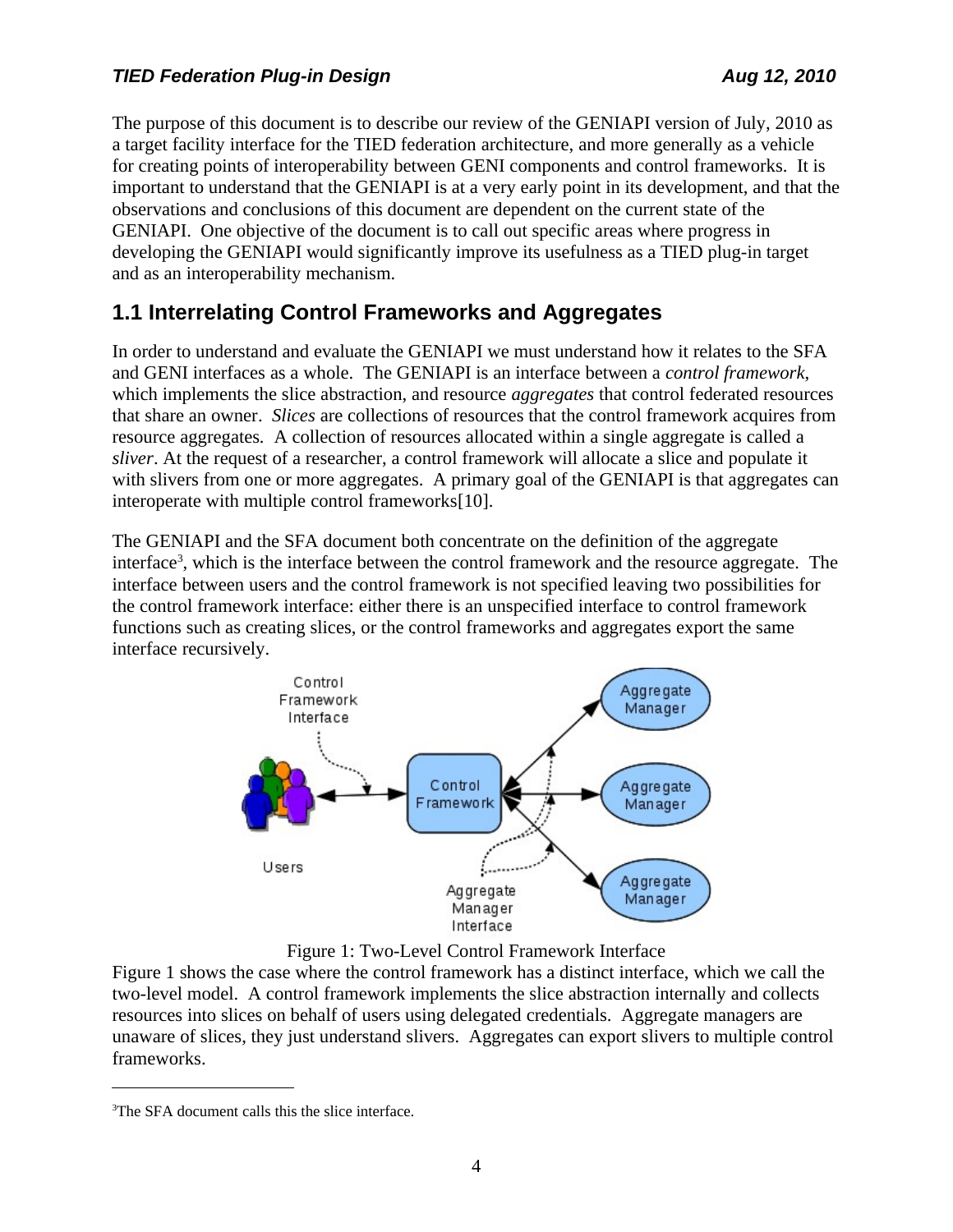The recursive model is shown in [Figure 2.](#page-4-0) In the recursive model, the interface between a user and a control framework and the interface between control framework and an aggregate are identical. Slices and slivers are much more similar in this model. The slice a control frame work collects for a user is a collection of slivers from aggregate managers. Because the interface is recursive, those slivers may in turn be made up of slivers from other managers exporting the same interface. Aggregates can still export resources to different control frameworks, but each aggregate may also act as a control framework.



<span id="page-4-0"></span>Figure 2: Recursive Control Framework Interface

The two-level model makes the distinction between control framework and aggregate manager clear and separates the concerns of managing a slice abstraction and managing and reserving resources. The recursive model is attractive in naturally supporting multi-level allocation frameworks.

After reviewing the SFA, existing implementations, and the GENIAPI 0.9 specification, it remains somewhat unclear which of these is intended. The SFA document and ProtoGENI tutoria[l\[11\]](#page-18-11) both describe the aggregate manager calls as being made by users. One may construe a "user call" as "a call on the user's behalf by a control framework" in the SFA document, but the ProtoGENI tutorial indicates that the developers intend real user/aggregate interactions. The tutorial also describes users addressing multiple aggregate managers. This indicates that the ProtoGENI developers expect the aggregate interface to be visible to users as in the recursive model, though they neither delineate nor advocate that model.

PlanetLab's SFA mode[l\[12\]](#page-18-10) looks more like the two-level model in that users see one facility that binds resources from different administrative domains into one slice. The names of the calls are similar to those used in the aggregate interface, but the semantics differ sufficiently that the developers appear to intend a distinct control framework interface.

The confusion about terminology and usage implies that there may be confusion in the GENI community about the role of the aggregate manager interface. For the remainder of this document we will take the GENIAPI interface to be the control framework to aggregate interface used within a two-level interoperability framework.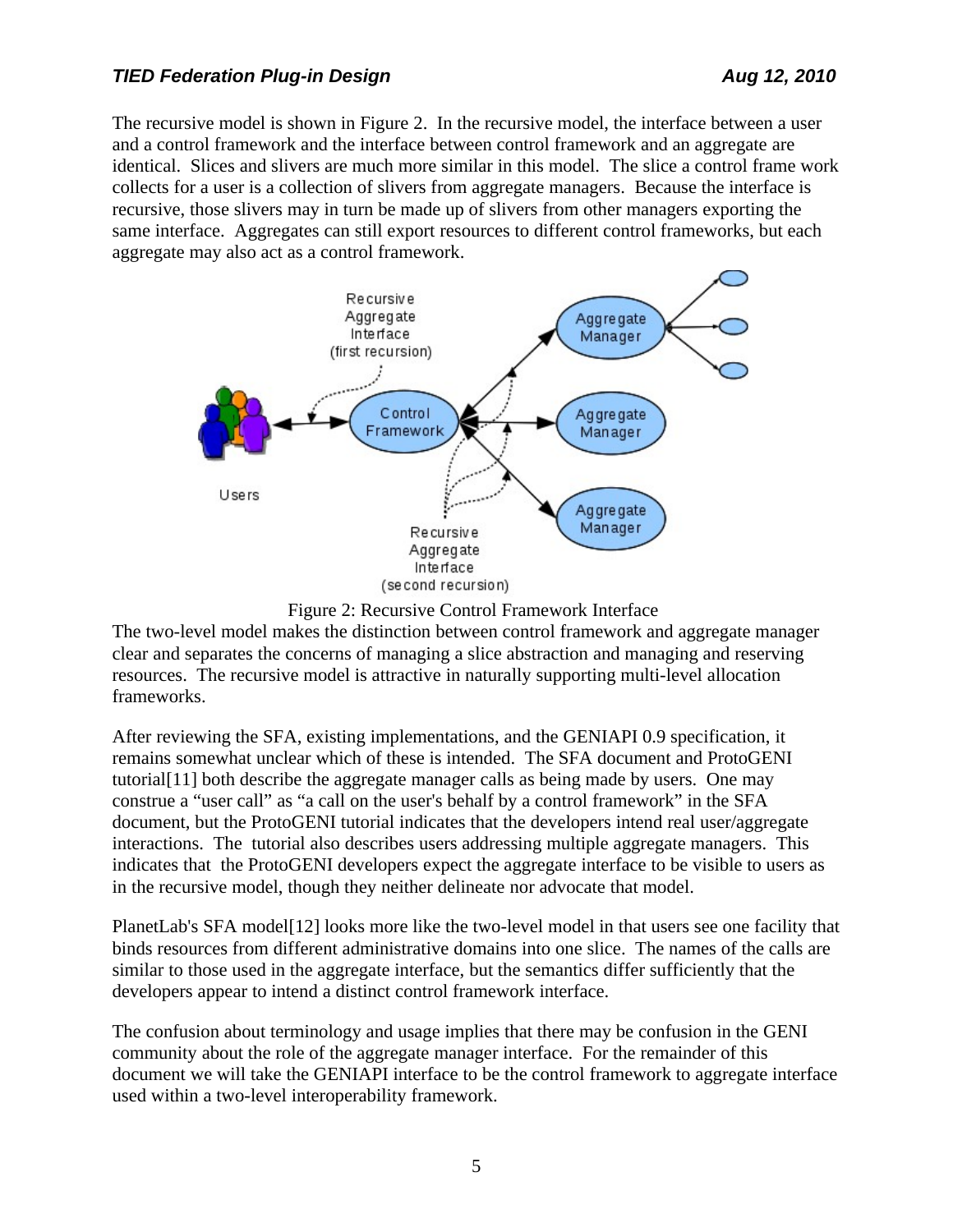## **1.2 Evaluation Summary**

Our top level finding is that the GENIAPI is not at present a viable plug-in target because the interface does not standardize enough of the resource allocation process. Ideally a plug-in written to the GENIAPI would be able to access resources from a variety of control frameworks, but the current state precludes that design.

The GENIAPI calls are sufficient for allocating resources once the plug-in has credentials and a slice in hand, but the GENIAPI does not address how to acquire these necessary elements. In practice, different control frameworks have different credentials and slice representations, with different requirements and operations to acquire and manipulate them. Similarly, while the GENIAPI provides a mechanism for delivering a resource request to the control framework, the format of that request remains different for each framework. Much of the process of allocating resources from a control framework remains unspecified.[4](#page-5-0)

Specific operations and concepts that the GENIAPI *does* standardize that are of importance to this conclusion are

- Basic resource allocation
- Separation of credentials and naming
- Soft-state management of slices and slice expiration
- Sliver shutdown

Specific operations and concepts that the GENIAPI does not standardize that are relevant to this conclusion are:

- Slice creation or slice/sliver interaction
- Credential and access control formats and bindings
- Resource request formats

To clarify the first bullet in the second list above: in our description of the two-level model we pointed out that in principle, aggregate managers could operate without knowledge of slices, but as the API is specified and implemented this is not the case. The GENIAPI 0.9 requires a slice in order to create slivers, as do ProtoGENI and PlanetLab implementations. If that constraint were removed from the interface, a TIED plug-in could implement the GENI slice abstraction internally, placing itself in the position of a control framework relative to the aggregate. Conversely, if the GENIAPI supported a standard slice creation, as it would under the recursive model, the plug-in could request GENI slices from the GENIAPI just an any other user. We discuss the issues of slices in sliver creation further in Section [5.3.](#page-15-0)

<span id="page-5-0"></span><sup>4</sup>That said, we intend to update the TIED ProtoGENI plug-in to access ProtoGENI through the GENIAPI interfaces in preference to the ProtoGENI interfaces to simplify the eventual transition to a complete GENIAPI. As we discuss below, the plug-in will make slightly different use of these interfaces depending on the consensus GENIAPI model.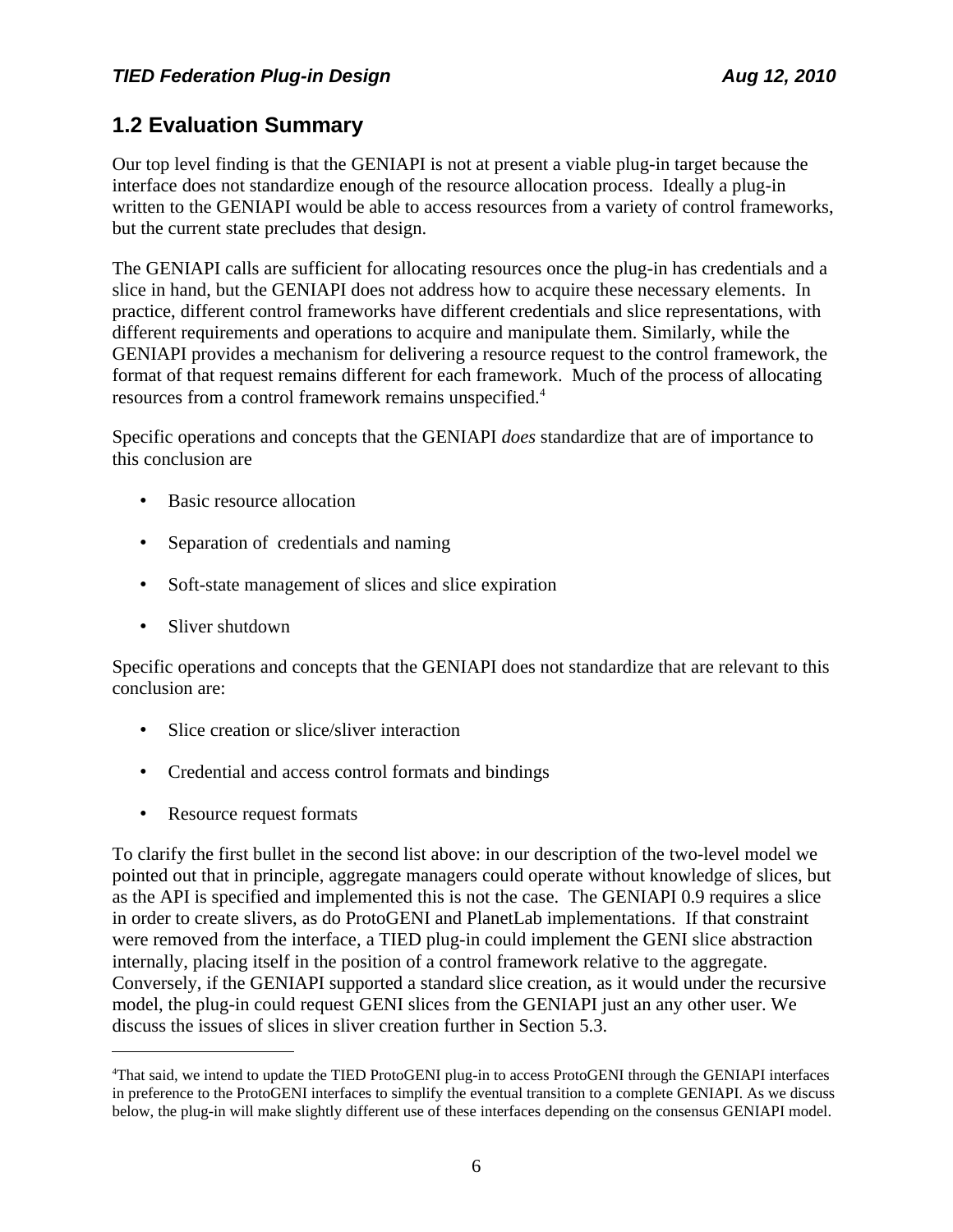We also consider the GENIAPI as a framework for exporting resources to multiple control frameworks. We identify several places where the interface needs to become more solid in order to provide enough standardization on which to code and discuss them in following sections. These areas are, broadly:

- Identity definition
- Format and semantics of credentials
- Slice definition
- Resource specification

The rest of this document describes TIED and the existing GENIAPI effort, expands on the specific areas in which we find that the GENIAPI is currently underdeveloped as the basis of a multi-framework TIED plug-in, and outlines what we think are the most important next steps for the GENI community to take in standardizing the API. Section [2](#page-6-0) reviews the TIED system, Section [3](#page-9-0) describes the current state of the SFA document and GENIAPI specification, Section [4](#page-11-0) presents in more detail our findings regarding the current issues and limitations of GENIAPI, and Section [5](#page-12-0) describes what we think are the essential missing pieces in the GENIAPI and the next steps to addressing those shortcomings.

# <span id="page-6-0"></span>**2 TIED Federation and Plug-Ins**

We briefly outline the architecture and goals of the DETER Control Architecture (DCA). The design document for the ProtoGENI plug-i[n\[13\]](#page-18-12) discusses this in more detail.

The DETER Control Architecture, on which DETER and TIED are based, supports as its basic abstraction a substantial generalization of the Utah Emula[b\[2\]](#page-18-8) model of experiments and experiment creation. Some key properties of this model are as follows:

- Experiments consist of logical *nodes*, which may model many sorts of computing and communication resources, interconnected by abstract *links* and/or *LANs* to form a network topology in which the experiment is carried out. In the original Emulab model, nodes are implemented primarily using general-purpose computers, while interconnections are created using virtual networks implemented by off-the-shelf Ethernet switches. Recent advancements in DETER and Emulab extend this model somewhat.
- Experiments are generally isolated from one another, but make use of support services provided by the testbed infrastructure, such as file systems shared between experiment nodes and an event delivery system that enables loosely coordinated changes to the state of experimental nodes.
- There is a general communication path between experiment nodes and and testbed servers that can be used to remotely access the experiment interactively or programmatically. Depending on experimenter's comfort and familiarity with testbed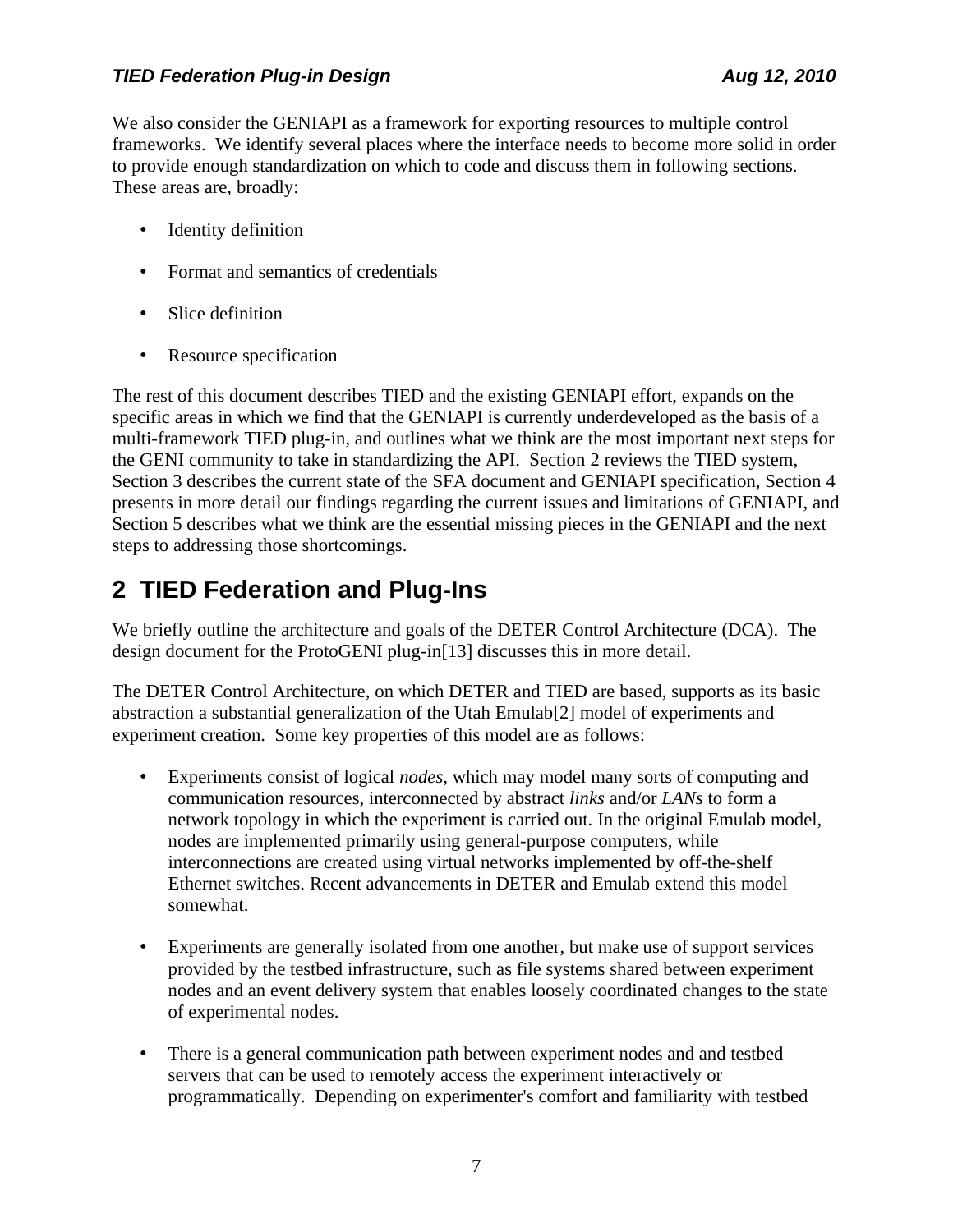services, either standard testbed services or more ad hoc systems may be used to carry out experimental procedures.

The DETER Control Architecture represents and implements a continuing evolution of this basic testbed model.

Given this environment, the basic process of creating an experiment (slice) in the TIED/DETER environment consists of three steps:

- 1. Acquiring access to individual testbeds consistent with local access control policies.
- 2. Allocating necessary resources to the experiment using local allocation strategies.
- 3. Forming the shared experimental connectivity and composing the required experiment services.

Each of these functions is implemented within the control architecture of the DETER/TIED system. Core elements of the DCA are shown in [Figure 3](#page-7-0) below.



<span id="page-7-0"></span>Figure 3: The DETER Control Architecture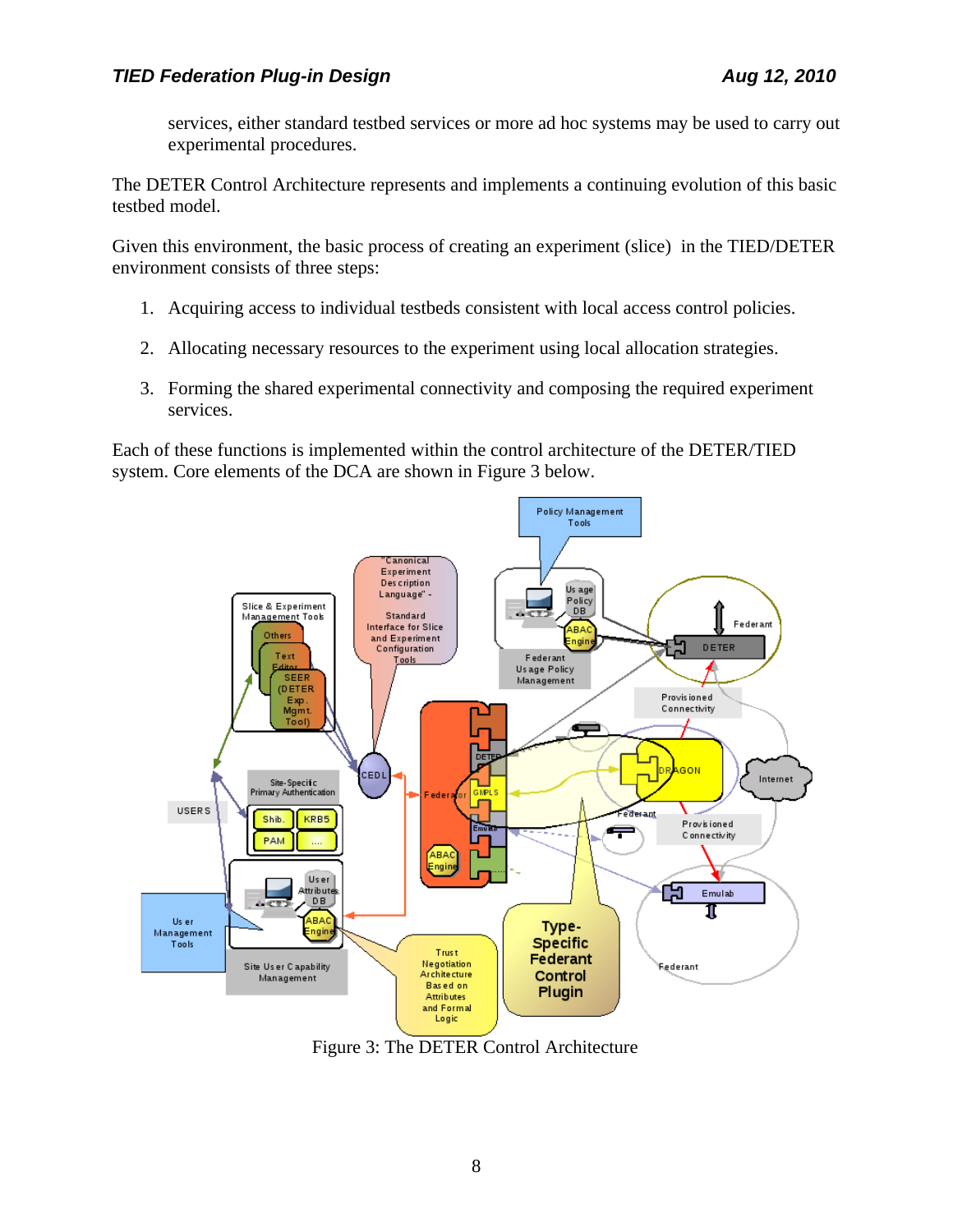Central to the DCA architecture is the *federator*. The federator and its control language, CEDL, serve as a "narrow waist" within the design, providing a unifying functional layer between, on the one hand, a broad range of specialized tools for user interaction and experiment configuration, and on the other, the interconnected resources of multiple physical facilities with different resources and capabilities. The federator acts as the interface between users who are creating and controlling an experiment (slice) and the various federants who have supplied the resources that constitute the slice. It presents users with a single interface for control, but translates the creation of sub-experiments/slivers into the configuration system of the local resource owners.

## **2.1 The Role of Plug-ins in the DCA**

The previous section outlined the core elements of the DETER Control Architecture and described the central role of the federator in this architecture*.* In implementation terms, the federator is broken up into two parts, the *experiment controller*, which manages the slice or experiment as a whole, and an *access controller* for each testbed or facility that contributes resources. The access controller is responsible for translating the access control decisions from the global domain into local configurations, for using local resource allocation systems to bind resources to the experiment, and for configuring those resources to create the topology and relevant services for the experiment.

Because the function of a access controller is specific to the class of testbed or facility it is controlling, the access controller is implemented as a *plug-in,* with different plug-ins used to interface with different classes of facility. The plug-shaped icons in the figure show the location of these plug-ins within the DCA design. The figure shows that each plug-in supports two interfaces, a standard one to the federator and a testbed-specific one to the testbed itself.<sup>[5](#page-8-0)</sup>

Each plug-in may be implemented and deployed in several configurations, depending on the operational and administrative requirements of the testbed being federated. The experiment controller and access controller may run on the same machine, with the access controller proxying requests back to the testbed it manages; the access controller may be co-located with the testbed and accessed remotely by the experiment controller; or the plug-in may run on a third machine unrelated to either the testbed it controls or the location of the experiment controller. One can think of these layouts as placing more or less functionality in each of the plug-ins in [Figure 3.](#page-7-0)

Though each experiment/slice is controlled by one experiment controller, experiment controllers are fairly lightweight entities. They are responsible for splitting the experiment up between access controllers and managing the credentials of the researchers who are creating the experiments. None of these responsibilities require that the experiment controller run on testbed resources; experiment controllers that run on desktops and communicate with access controllers running on testbed nodes is a likely configuration.

<span id="page-8-0"></span><sup>&</sup>lt;sup>5</sup>In the figure it appears that plug-in code must be loaded in the federator code base itself, but this is a conceptual diagram rather than an implementation block diagram. What is important is the standard interface between federator and plug-in.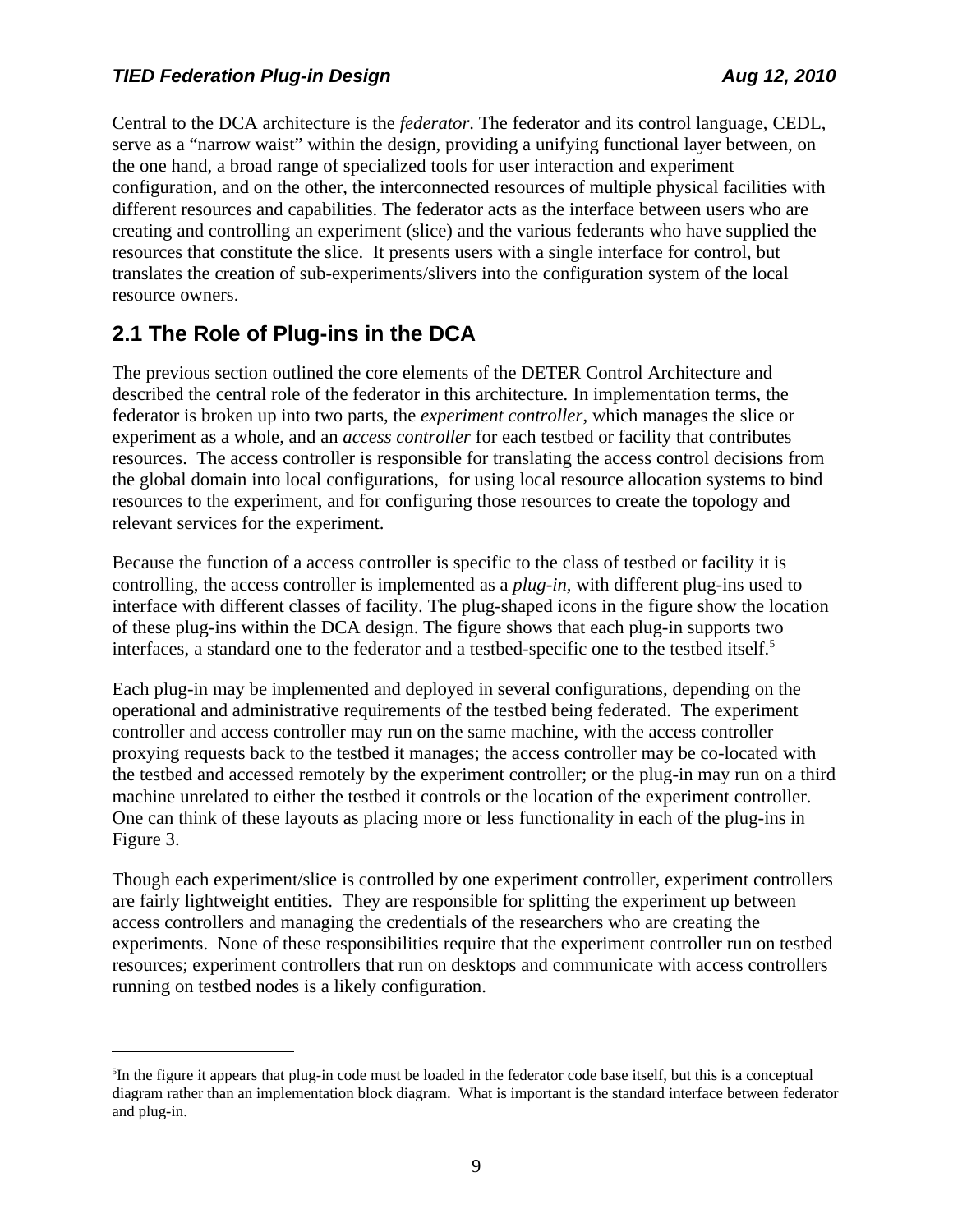# <span id="page-9-0"></span>**3 The Slice-Based Federation Architecture and GENIAPI**

The SFA document traces its history to the earliest days of the GENI development, and the architecture it describes reflects many of the fundamental ideas behind GENI. Its original goal was to define a minimal interface that conformant GENI implementations would export, and it has become a touchstone for the architecture in general.

The GPO-managed prototyping and implementation phase encouraged multiple implementations of the architecture defined in the forerunners of the current SFA document. These implementations were called *control frameworks*. Confronted with the loose definitions of core resource allocation and management functions, data structures, and authorization framework, each control framework implementor made a set of design decisions and created a different system within the overall confines of the architecture. The most successful of these implementations, ProtoGENI and PlanetLab, extended their existing interfaces to include the SFA interfaces. Of course, the underlying resource models of these and other control frameworks strongly influenced how they interpreted and extended the SFA. While the implementations shared a spirit, they differ in significant details.

The GENIAPI project is an attempt to reunify the various control frameworks to the point where they can interoperate. The initial release of this effort is a specification and implementation of the aggregate manager AP[I\[14\].](#page-18-14) That implementation is not a strict implementation of the SFA aggregate manager interface (called the *slice interface* in the SFA document), and is, in many ways, an improvement. We briefly review the current SFA document and the GENIAPI interface.

## **3.1 The SFA Document**

The SFA document defines the key entities, abstractions, and data flow for resource allocation in GENI. It continues to be regularly revised, and the current version includes notes from the author[s\[5\].](#page-18-6)

The SFA lays out the basic players in the GENI ecosystem and then describes the key abstractions of *slice* and *sliver* that underly much of GENI discourse. The SFA describes a sliver as a collection of co-managed resources and slice as a collection of slivers and users bound to the collection. It describes the life cycle of a slice, all indicative of the slice's central role in experiment creation in GENI.

*Components* and *aggregates* are also defined as abstractions of co-managed resources that can be multiplexed (*sliced*). The component/aggregate distinction is somewhat slippery, and is based on whether one or more user-visible resources are managed by it. We generally use "aggregate" to refer to this abstraction.

Naming and identification of actors in GENI is discussed in its own section of the SFA document. A fairly intricate system of binding a principal to a public key, a universally unique identifie[r\[15\],](#page-18-13) and a lifetime is put forward. These identifiers are called GIDs. The authors note that none of the implementations have adopted this framework, and the section will be revised,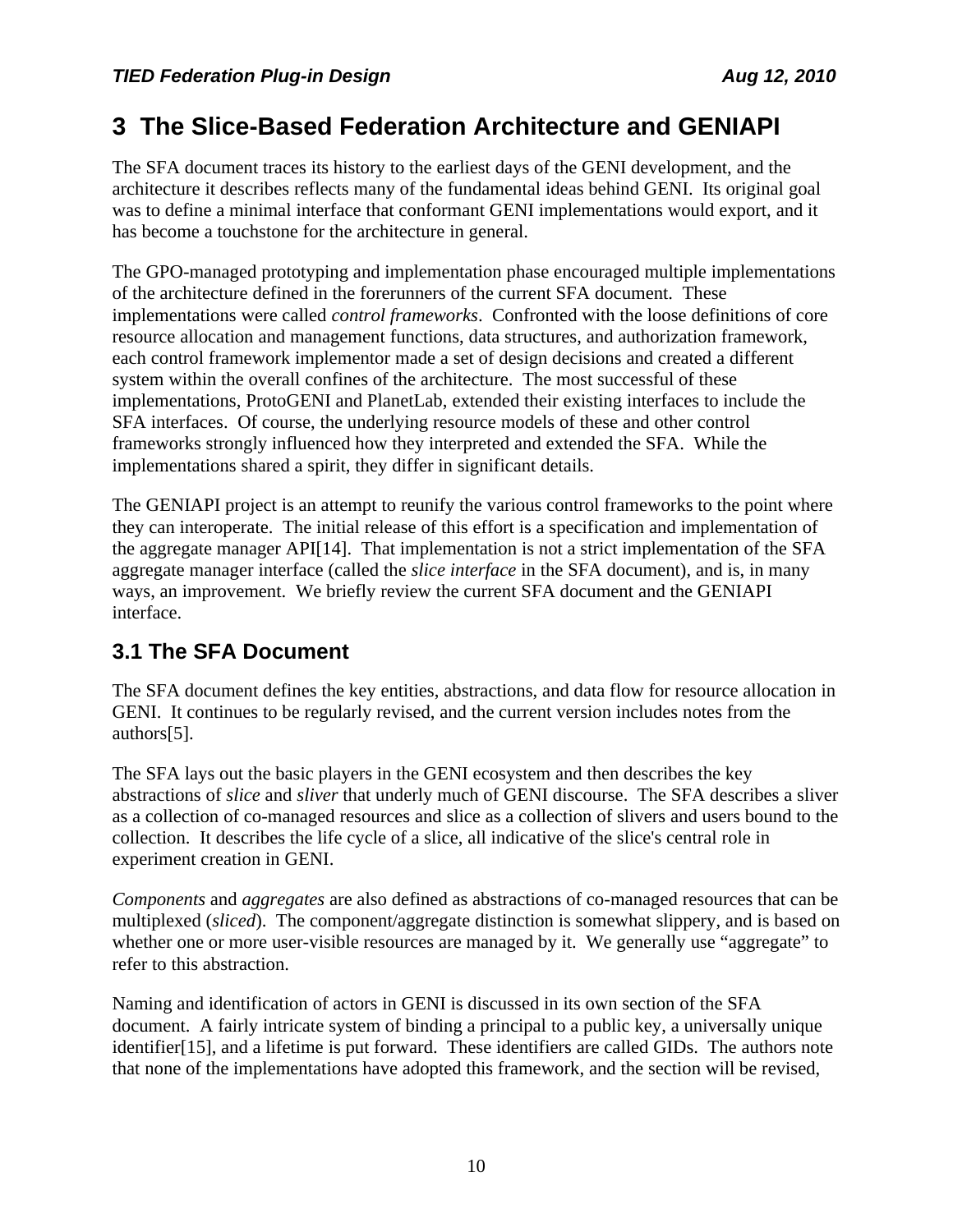though we will continue to use GID to indicate a principal identifier. The lack of agreement on naming and identity remains an interoperation problem.

The *Rspec*, *ticket*, and *credential* are laid out as fundamental data types. The Rspec is a resource specification used to request slivers and slices; a ticket is a signed Rspec bound to a GID and a unique identifier used to denote a reservation from an aggregate. Though it is recognized as a fundamental data structure, the Rspec's formats and requirements are not specified here.

Credentials are described as the binding of a particular privilege to a GID, and a set of privileges are defined. Section 8 of the SFA refines this definition, and we discuss the refined definition below.

Following this interfaces are defined, including the aggregate interface also defined and implemented by the GENIAPI. The interface describes the binding of slivers to slices, though the interfaces do not include an explicit parameter for the slice being bound. The binding is described in the functional descriptions. Aggregates are aware of slices and carry out the process of binding resources to them, which corresponds more closely to our recursive model.

The last two sections of the SFA are somewhat different in tone from those described above. Section 7 titled "Authorization and Access Control," is fairly heavily annotated with disagreements. The authors agree that there are authorities responsible for authorizing access to slice interfaces and separate authorities controlling resource allocation, but there seems to be less agreement on how these authorizations are expressed. Discussions of group rights and individual attributes are included.

The final section, "SFA Authorization Using Registered Capabilities" seems to be an example of realizing the architecture, but there is no such explicit statement. The section introduces a new architectural element – the *registry* – and expands the definition of credentials. This separation of slice manipulation from earlier allocation mechanisms is closer to our two-level model.

A registry contains information bound to GIDs, including human-readable-names (HRNs). The HRN defines a set of entities responsible for validating the identity of the principal having that GID. This separation of validation information from the identity is somewhat confusing, and at odds with the earlier interface definitions. Other data is maintained in the registry, including real-world information about principals and slice information. Interfaces and privileges for accessing the registry are defined.

The description of a credential is expanded upon, defining the credential as a binding between principal GID, object GID (a sliver, slice, or registry), the privileges authorized and their lifetime and an expression of how those rights might be delegated.

The final section's indications of a two-level model conflict with the earlier sections' implications that the aggregate manager binds slivers to slices as in a recursive model. This is one of the indications that the community has not formed a consensus around the overall role of the aggregate interface.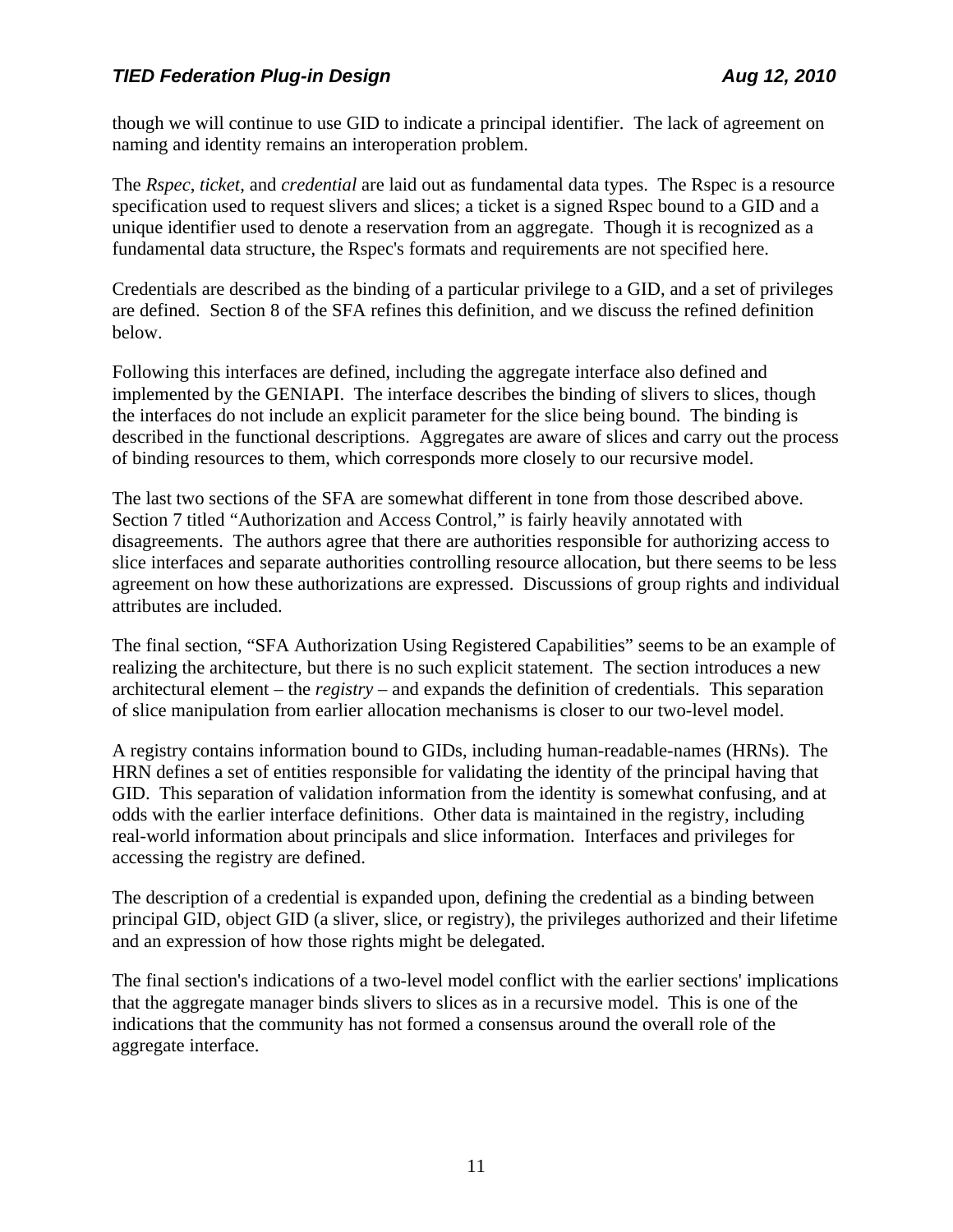# **3.2 The GENIAPI Definition**

The GENIAPI specification of the aggregate manager interface is an improvement on the SFA document in some respects. The various slice and sliver operations include explicit naming of the object to be manipulated rather than being part of the credential. At points in the interface where data structures are evolving or extensible by nature the GENIAPI adopted appropriate self-describing data structures to support evolution and extension.

The specification is a subset of both the SFA document and the various existing control framework implementations. For example, none of the calls for ticket manipulation exist, which may make writing resource brokers difficult.

This specification does not directly specify either Rspec or credential formats, although some commonality is essential for long term interoperability. While the code picks an identity format based on X.509 certificates, the documentation does not specify that format.

Finally, key operations like creating a slice or assigning credentials remain unspecified. This may be because such definitions are missing from the SFA, because the implementations have adopted different models. These missing interfaces may also reflect confusion between the two usage models we have posited.

# <span id="page-11-0"></span>**4 TIED Plug-ins and the GENIAPI**

A TIED plug-in needs to:

- 1. Map TIED user's credentials into control framework credentials
- 2. Map requests into local request syntax and semantics
- 3. Allocate local resources
- 4. Integrate allocated resources into the shared environment

The standardized parts of the GENIAPI only simplify the third of those four steps, and, in fact, the full SFA is only moderately more useful. Neither defines formats or semantics for identity, credentials, or the Rspec in sufficient detail. As a result, a TIED plug-in using the GENIAPI would still need to be specialized for each control framework.

Considering even the two frameworks that currently most closely implement the GENIAPI, PlanetLab and ProtoGENI, each has their own assignment of identity and mechanism for getting an identity. PlanetLab's HRN-based identity is usable across most PlanetLab as is ProtoGENI's, but a plug-in will use one or the other, and that registration and mapping will be control framework specific.

Slice creation on the two is also materially different. PlanetLab requires a fair amount of information to be installed in a slice record in order to create a slice, while ProtoGENI requires little more than a suggested name.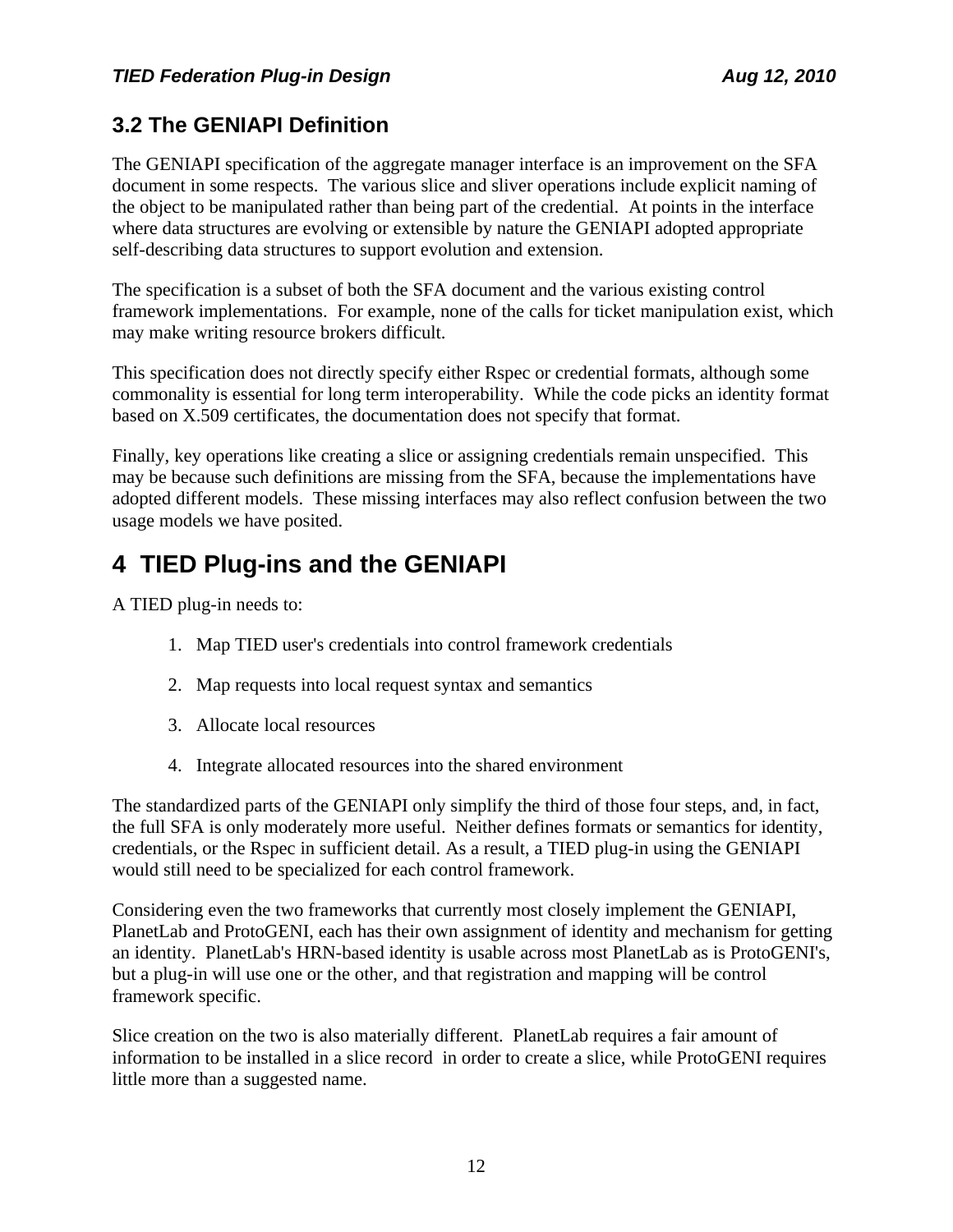Similarly a TIED plug-in will need to know if it must make its resource request in a ProtoGENI format or a PlanetLab format. Each is slightly different and each is transparently passed through the GENIAPI. While the same code can make the call to allocate a sliver, the formatting of the request is different.

Finally, initial access to the allocated resources is managed differently on the two control frameworks. Space for some of that configuration is in parameters to the GENIAPI CreateSliver call (user keys), and some in the Rspec (software on allocated nodes).

For a TIED plug-in writer, the issue is not whether a plug-in can use the GENIAPI as defined, but what benefit one might get from using it. Right now, the difference between using the GENIAPI interfaces and using the published control framework interfaces is minimal, because the services provided portably by the GENIAPI are not the difficult part of creating a plug-in. We plan to port the existing ProtoGENI plug-in to use the GENIAPI interface; but we do not expect this to simplify any future PlanetLab plug-in appreciably.

# <span id="page-12-0"></span>**5 The GENIAPI as an Interoperability Architecture**

While the current GENIAPI is insufficient to act as an interoperability fixed point, it is the right place to try to enforce portability constraints on control frameworks. The control framework implementers and designers have indicated a willingness to identify commonalities by continuing to improve the SFA document. The GPO's push to standardize a set of useful interfaces that is embodied in the GENIAPI is an indication that the ideas that the community converges on can be moved into code quickly.

We need to both decide what aspects of the interface must be standardized and converge on the requirements and descriptions of them. These choices should be minimally constraining while offering sufficient detail to support interoperation. This process will require dedicated technical and political work. This section discusses our recommendations on further areas of standardization, and how these areas might be standardized. The areas discussed are identity, credentials, slices, and the Rspec. How is the subject of each subsection.

Before proceeding with the discussion, two points should be noted.

First, we note that discussion about standardizing some and perhaps all of these areas has previously occurred in the GENI community, dating back to the original planning group. In some cases, explicit decisions were made *not* to attempt reaching global agreement or standardization at that time. In some cases, the motivations and conditions underlying these past decisions may still currently hold, while in others, they may not, and the potential for a common shared approach may now be stronger, and the costs lower.

Second, we observe that small-s standardization is a social process. Successful standardization implies an ongoing effort by the various GENI designers and stakeholders to work out a common solution in sufficient detail to be useful, but also the recognition that the inability to do so may be due to significant and valuable differences of perspective and vision, rather than "failure". This action is more in the spirit of the collaboration on the SFA document, than on specifications being handed down from the GPO, though they are an important stakeholder. These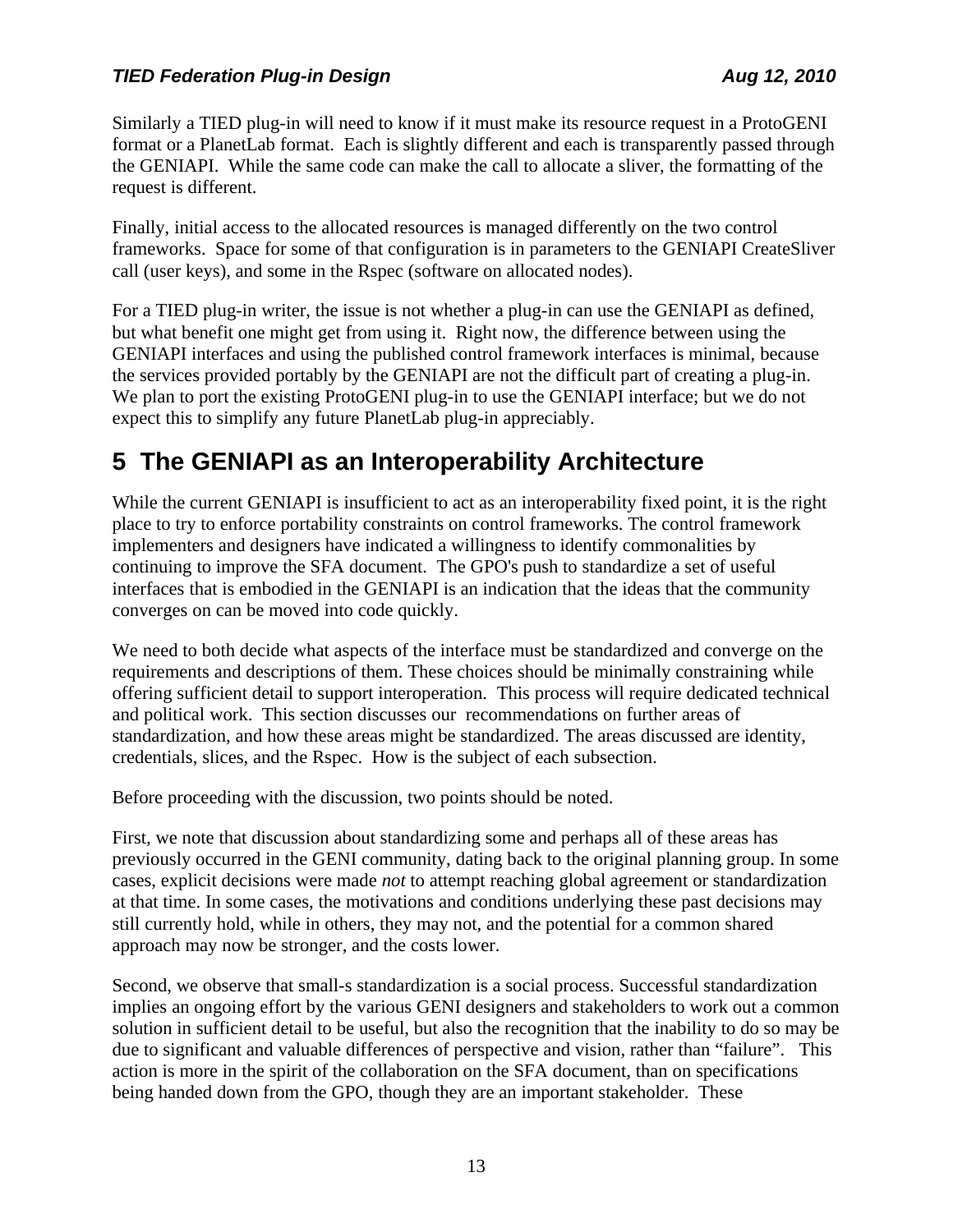recommendations are intended to influence the direction of collaborative effort, not to indicate a need for administrative fiat. We note that interoperable technical alternatives to standardization of each of the elements we outline are possible, and that in fact the essence of federation is the lack of need to agree to uniformally common standards and policies.

### **5.1 Identity**

The notion of an underlying identity for objects and principals is key to the system, and often overloaded with other system semantics. The authors of the SFA and implementers of the control frameworks seem to agree that identity is key but that we do not yet have a good handle on it.

We call out a few very simple properties that an identity should have:

- 1. The holder of that identity must be able to independently prove they are the valid holder of it.
- 2. Two parties referring to the holder of an identity must be certain they are referring to the same entity.
- 3. The holder of an identity must be able to unambiguously attest to statements or requests as being originated by it.

The first property divorces identity from any specific control framework or identity service. Such services may later tie *facts* to an identity – such as a person's name or institution – but those facts are separate from the identity itself. Independent self-certifying identities - without additional semantic overloading - are key to scaling the system.

The second property insures that the identity is meaningful for reasoning about or delegating rights to. Without this, systems within a framework would have difficulty operating, much less systems between frameworks. Notice that this property does not rule out the possibility that one person has multiple identities. A strict one-to-one mapping between people and identities would be extremely difficult to enforce in practice. It is also sometimes useful for the same person or entity to operate in separate guises.

The third property allows requests for service or delegations of authority to be validated when the holder of the identity is disconnected or unavailable.

A public key of sufficient size exhibits these properties, and is a reasonable implementation of self-certifying identity assuming that the holder of the identity protects and keeps the private key<sup>[6](#page-13-0)</sup>. The holder of a key can prove they are the rightful holder of the key by responding to a challenge encrypted with the public key. As long as the private key is protected and the key size large enough, duplicate keys are essentially impossible, and such a key can sign data in various formats.

<span id="page-13-0"></span><sup>&</sup>lt;sup>6</sup>Compromise of the private key means that permissions and facts about the old identity must be revoked. Any identity system that relies on a secret has similar problems.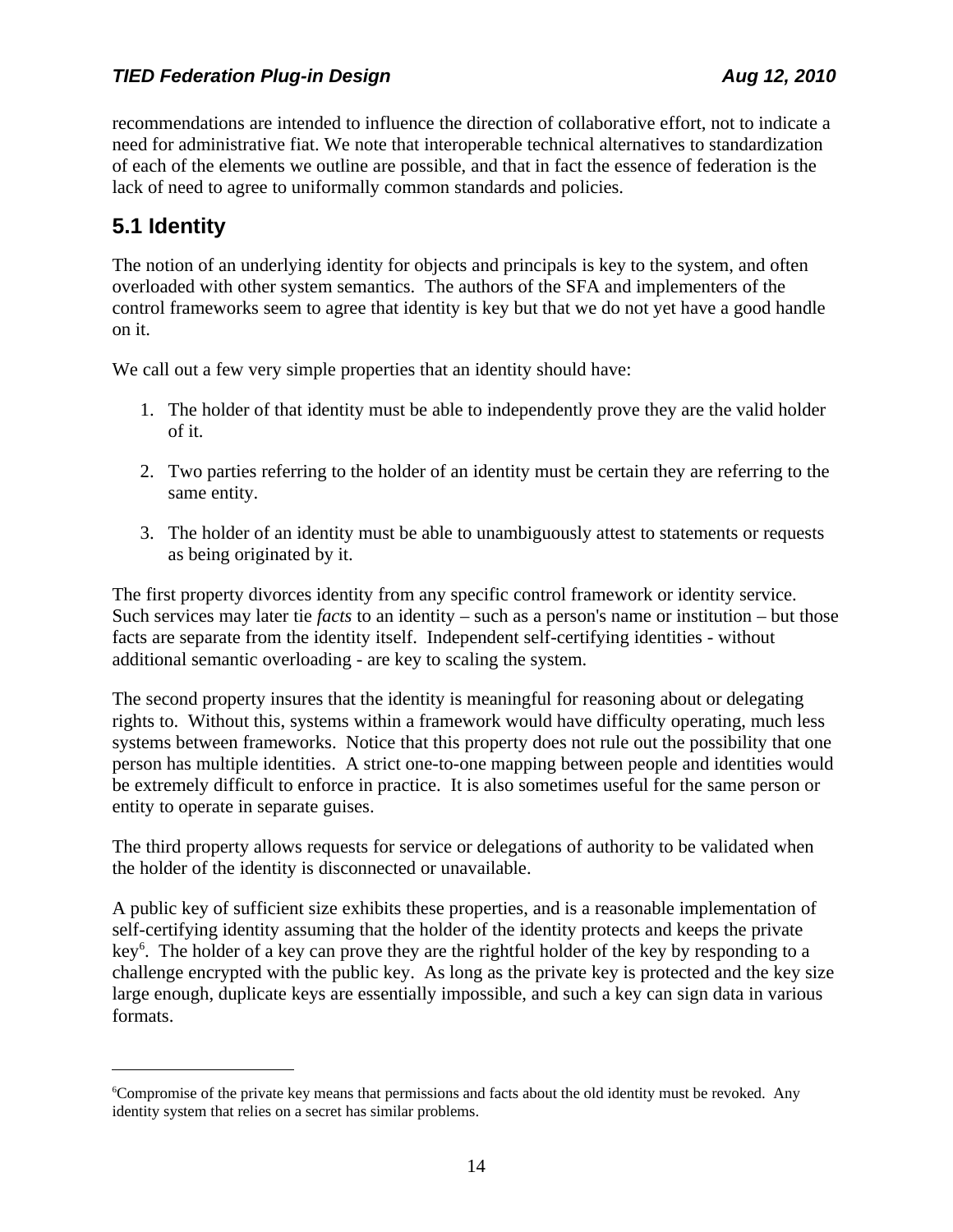Adopting public keys as an identity and choosing a canonical key format and representation would go a long way toward establishing a GENI-wide identity. Keys can be used in a variety of ways in existing protocols, and can be represented in a variety of ways. Saying that a GENI identity is a 4096-bit RSA key does not prevent one control framework from expecting one to prove identity using a self-signed X.509 certificate and another from using a PGP signature format, but does provide a way that users and administrators can independently create unique identities with proper semantics for GENI operations.

### **5.2 Credentials**

In our view, credentials are less about specific *rights* that the holder of an identity possesses than about describing *facts* about the holder than can be used to make authorization decisions. This enables local resource owners or managers to control how their resources are used through policies based on those facts. Of course, if the idea of explicitly granting privileges for specific operations is attractive, such a specific credential falls within our view.

Currently, we believe credential formats are too loosely defined and their semantics too tightly constrained to be useful for cross-framework interoperability.

Credential formats pose great difficulties for standardization in general, because with current technologies the validity of a signed credential is tied to its formatting. In most cases, reformatting a credential one did not issue is equivalent to forging it. This makes crossframework translation problematic.

Currently each control framework has its own credential format. Some use standard certificate formats while others use locally defined data structures. Credentials are issued by the control framework and have no meaning – in fact may not be interpretable – in other frameworks.

In practice, some choice of credential format or formats needs to be made. We argue that a few formats that are in wide use should be adopted so that GENI can leverage existing authentication and authorization systems. Shibboleth is an example of an authentication system that both identifies users and attests to attributes about them that are used for authorization decisions. X.509 credential formats are also valuable in that they are widely implemented.

We advocate using the X.509 credential format in order to take advantage of the significant software that supports it. These credentials underly many real world applications and the libraries that support them have been well-tested in the security community.

Rather than using the traditional X.509 hierarchical chain of endorsers, we self-sign certificates. Each certificate is therefore the assertion of a credential by a single principal. Using self-signed certificates allows us to leverage the format and libraries that support it while keeping our lightweight identities.

Before we discuss the semantics to encode in the credentials, consider that within GENI, the meaning of credentials is currently somewhat muddled. The SFA document describes the use of credentials as capabilities, but the analogy is not perfect. Traditionally a capability both references an object and confers rights to that object. These rights are independent of the identity of the capability's holder. The credentials described in the SFA reference an object, but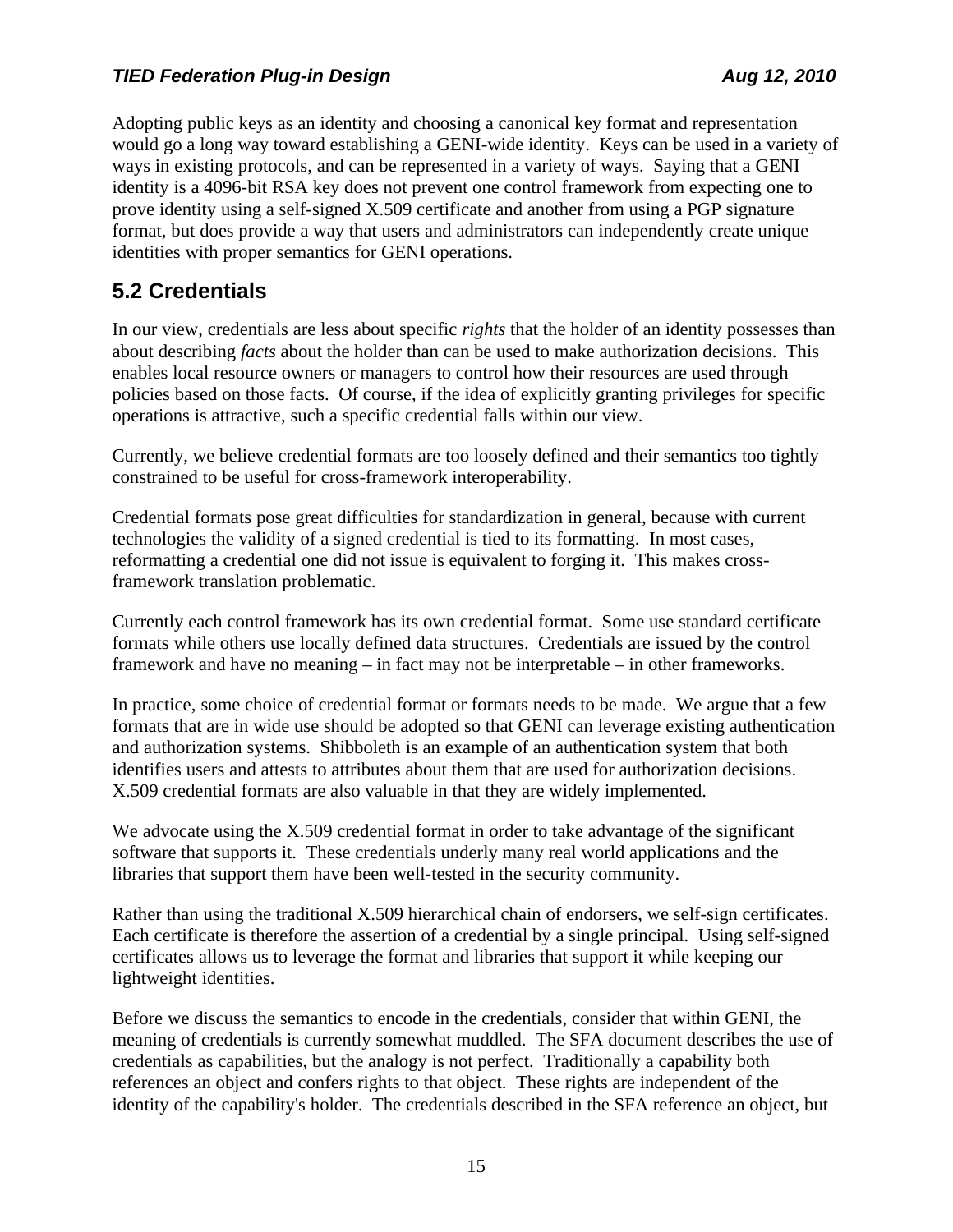confer the associated rights only to a particular holder. These credentials are the equivalent of an entry in an access control matrix: they prove a specific user has the right to carry out a set of operations on a specific object.

In the SFA document, the authors use credentials to select the sliver on which to operate as well as to prove that the entity requesting the operation has the right to do so. In particular the operations that start, stop, reset and delete slivers all take only a credential, rather than a sliver identifier and credentials<sup>[7](#page-15-1)</sup>.

Furthermore, these credentials do not, in practice, encompass all the information used to make allocation decisions. Elements of the requester's identity (or local facts about the user stored in the registry) may give the requester priority or access to restricted resources. Such implicit authorization information makes understanding the system and auditing decisions difficult because an analyst or auditor can never be sure they have considered all facts relevant to a given decision.

At the very least, the GENIAPI must specify a standard mechanism for acquiring credentials. Even if credentials are only interpreted within one framework and are opaque to the interfaces, users need to have a way to get them.

We believe that it is profitable to go farther and to adopt a credential framework that encodes authorization reasoning and provides verifiable, auditable results. Our credential system of choice is the ABAC syste[m\[16\]](#page-19-1) developed by Stanford and Trusted Information Systems (now Sparta), and further developed by ISI and Sparta. It defines an attribute-based model for assigning rights among distributed cooperating principals using simple formal logics. The TIED project wiki includes a more detailed discussion of using ABAC in GEN[I\[17\].](#page-19-0)

Whether ABAC is the credential system the community converges on or not, we believe that there are significant benefits in allowing parties outside any control framework to issue meaningful credentials. For example, an NSF principal could issue credentials identifying some GIDs as GENI developers, and control frameworks could grant permissions based on that fact, rather than a simple credential as defined in the SFA document.

This requires adopting a meaning in the credentials themselves, for example an encoding of ABAC rules within a credential, and a set of formats so that third parties can issue the credentials and be understood. Again, the GENIAPI definition offers an opportunity to specify and support a credential format and meaning, if the community agrees to it.

## <span id="page-15-0"></span>**5.3 Slices**

Slice creation and manipulation affects interoperability at two places. The ability to create a slice in a uniform way allows a researcher to create experiments through different control frameworks; cleanly defining how much slice semantics interact with sliver allocation allows an aggregate manager to interact with multiple control frameworks.

<span id="page-15-1"></span><sup>&</sup>lt;sup>7</sup>The GENIAPI includes a name parameter in the subset of those calls it specifies.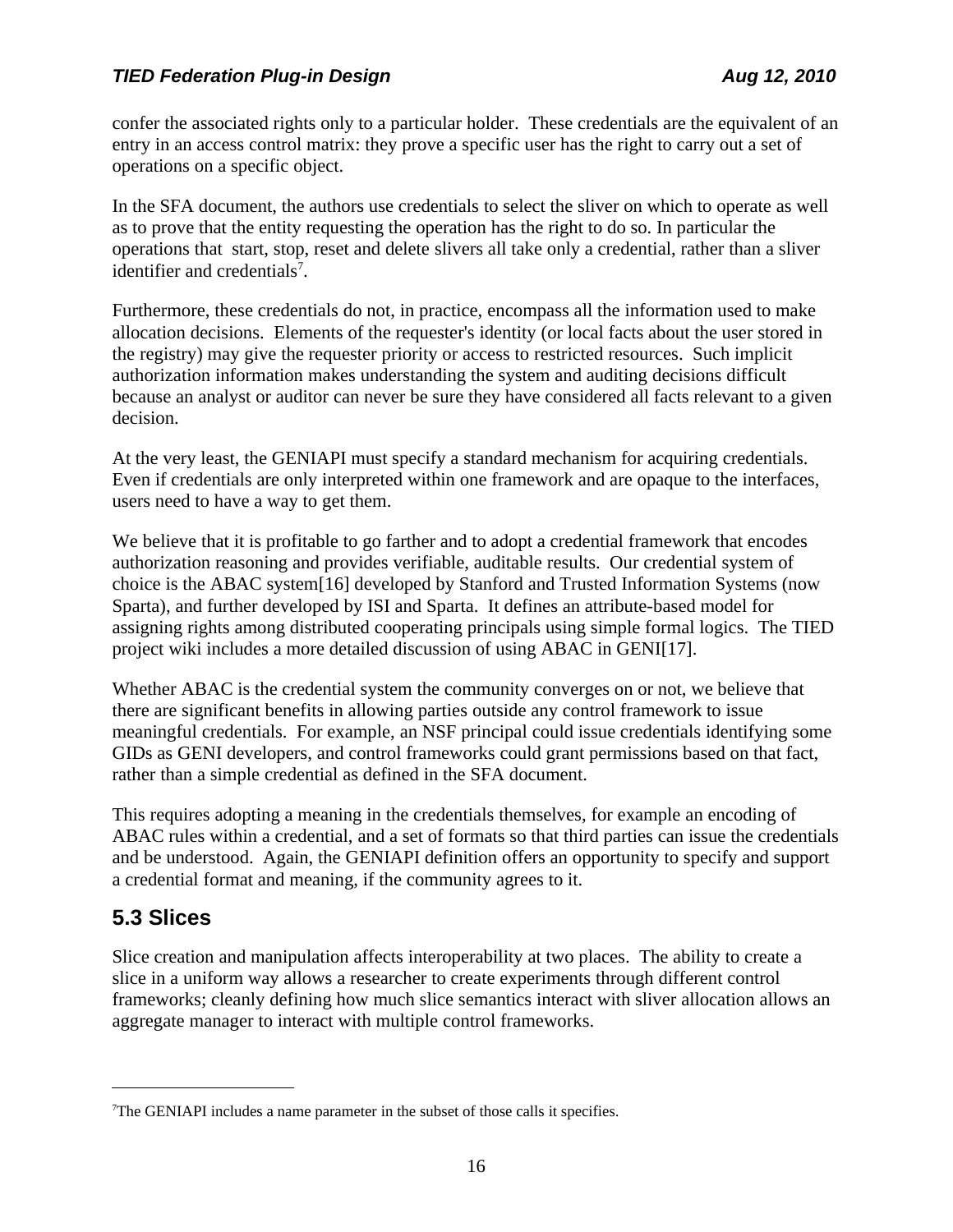To manage the first, a standard interface for slice creation needs to be defined, either in the unified recursive interface or as part of the control framework in the two-level model. Current implementations of slice creation generally involve creating a registry entry, but the requirements vary widely between implementations. A unified mechanism would simplify this kind of interoperation.

In order for an aggregate manager to offer its resources to multiple control frameworks, it must decouple the operation of creating a sliver from the operation of binding the sliver to a slice. Currently an aggregate manager is aware of the slice to which its resources are bound, and incidentally to elements of the slice's implementation. Because the slice abstraction is created by the control framework, this binds aggregates to specific frameworks.

Sliver creation is tied to slices because GENI designers want to be able to guarantee that slices can be controlled as a single unit, primarily for revocation in the case of misbehavior. For this reason, the creation of a sliver and its binding to a slice were made atomic; all allocated resources are bound to a slice. An unintended consequence of this is that aggregate managers are tightly bound to their control framework implementations to effect the atomic operation. We believe that the behavior can be maintained while removing the implementation dependence.

Maintaining this useful invariant requires standardizing the binding process while insulating the aggregate from slice internals. The atomic action becomes a two-phase commit. A control framework requests a sliver, the aggregate conditionally offers a sliver, the framework binds the sliver to a slice using its implementation and informs the aggregate, and the aggregate finalizes the resource reservation. If the binding fails the resources are released. Concretely, this requires splitting RedeemTicket() and CreateSliver() into two calls.<sup>[8](#page-16-0)</sup>

Insulating aggregate managers from slice implementation details is crucial to allowing aggregates to offer resources to multiple control frameworks.

## **5.4 Resource Specification**

Historically the Rspec has been a challenging data structure. It has been asked to play many roles in the resource allocation process. Even in the current SFA document the Rspec is used both to request resources and to describe the resources that have been granted, though the two operations require somewhat different semantics. A request could sketch a range of acceptable possibilities while a description of resources granted is necessarily concrete.

A more fundamental matter is that there are at least two philosophically different views of the Rspec present within the community. One view sees the Rspec as essentially quite simple, a straightforward data structure, perhaps extensible in format, but describing only the basic properties of a resource. The other view sees the Rspec as having the properties of a rich semantic description language, building a full ontology of resource descriptions and supporting advanced machine reasoning capabilities. Given these views, it is apparent that no single Rspec format is likely to emerge in the near future.

<span id="page-16-0"></span><sup>&</sup>lt;sup>8</sup>A recursive model interface would add the two-phase equivalent interfaces and access control them.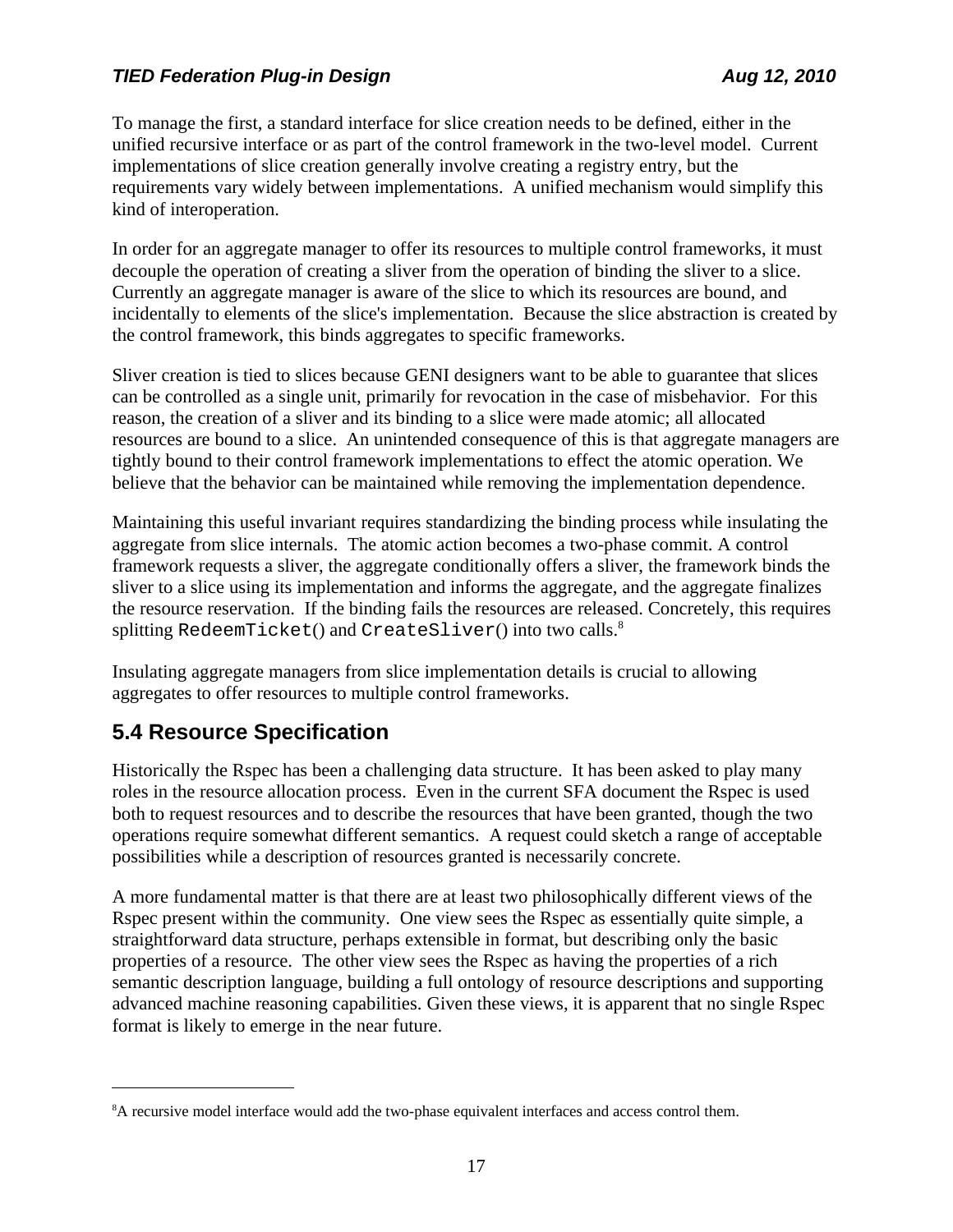These views represent two points on a continuum between very semantically rich and very declarative. As the community moves from Rspecs that enumerate the physical resources that make up an experimental environment to Rspecs that describe the environment in sufficient detail to reason about it productively, there are useful stopping points. For example, moving from enumeration of resources to imposing constrained choices shifts the representation toward richness and adds direct short-term benefits. ProtoGENI Rspecs have already become semantically richer by adding virtual connections and generic node representations. We expect this process of refinement to continue.

However, there are concrete interoperability problems today. Although there have been ad hoc demonstrations of the ability to allocate resources from multiple control framework[s\[9\],](#page-18-1) there is no standard way to ask for resources from aggregates attached to different control frameworks.

The GENIAPI command line tools include an "omnispec" format that is a wrapper around the Rspecs used by the various control frameworks. The tool depends on translation modules supplied from each control framework to the command line implementation. Command line tools convert the omnispec to a local Rspec. The tool is less documented than one might hope for, but we view it as a useful stop gap.

The existing Rspec formats are fairly close in format and in the semantic continuum. This would be an excellent time to unify the formats, though we recognize the political and workload constraints that make this difficult. Standardization costs time and effort, and after creating and implementing the framework implementations would be functionally close to where they started. New aggregate manager writers would have a significantly easier time, providing eventual system wide benefits.

# **6 Summary**

This document describes our position that the GENIAPI standardization effort is a valuable step if control frameworks are to easily interoperate. While we believe this goal to be laudable and the mechanism appropriate, the standard is not currently well enough developed for a TIED plug-in to realize material benefits from using it.

We believe that the role of the current API in connecting control frameworks to aggregates is somewhat hazy and have tried to articulate the possible alternative high-level frameworks, a twolevel system and a recursive system. While we do not take a position on which is superior, the community does need to pick one.

In order for TIED or other cross framework applications to realize a benefit, the standard must reflect an agreement on identity, credentials, and resource requests. In addition, the semantics and interfaces of cross-framework slices need to be specified.

Once agreement on those issues is in place, the GENIAPI standard should act as an effective interoperability tool.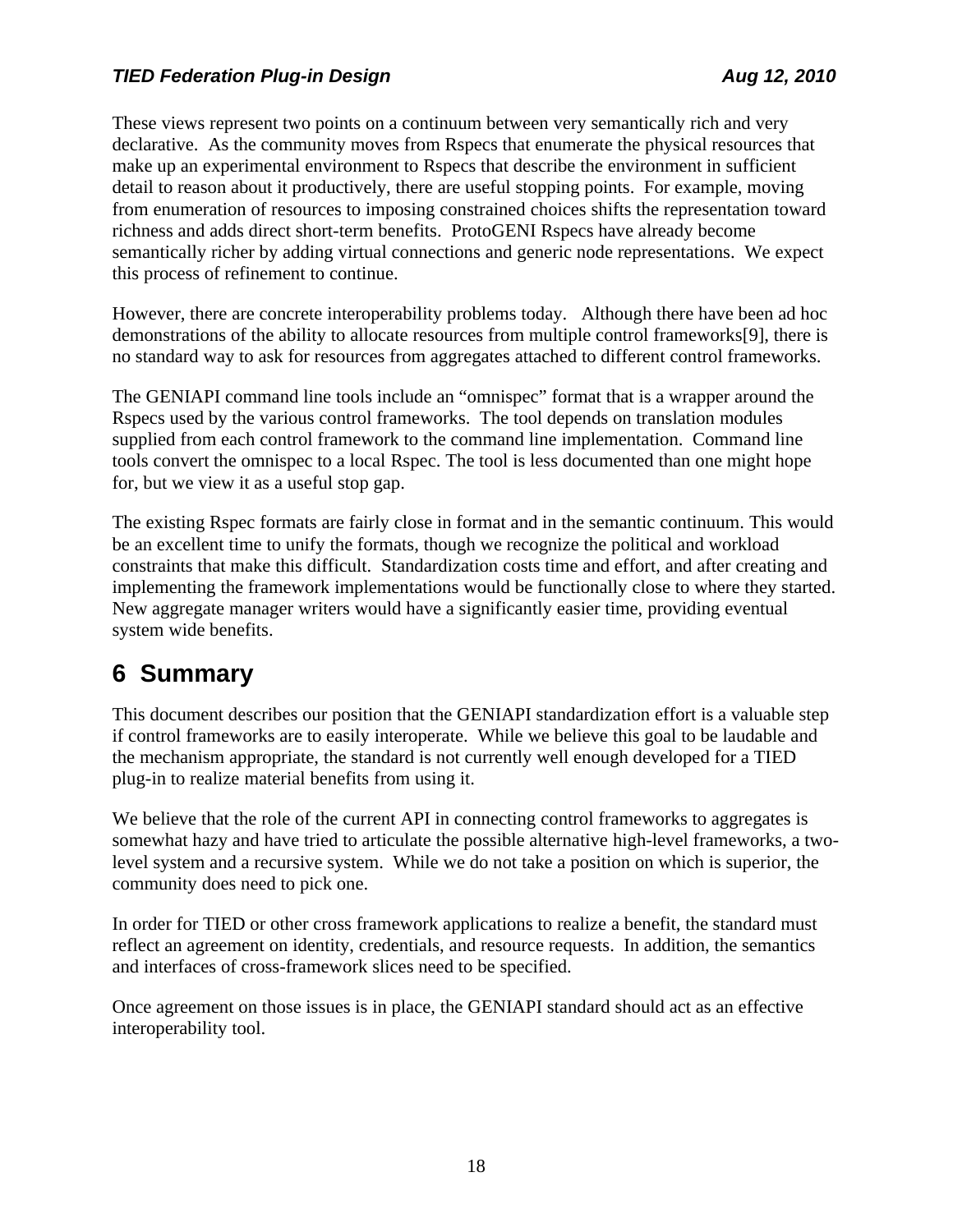# **References**

- <span id="page-18-0"></span>[1]DETER, "The DFA Plug-in Architecture," *<http://fedd.isi.deterlab.net/trac/wiki/FeddPluginArchitecture>*, 2010.
- <span id="page-18-8"></span>[2]Brian White, Jay Lepreau, Leigh Stoller, Robert Ricci, Shashi Guruprasad Mac Newbold, Mike Hibler, Chad Barb, Abhijeet Joglekar, "An Integrated Experimental Environment for Distributed Systems and Networks*," Proceedings of OSDI,* (October 2002).
- <span id="page-18-4"></span>[3]ProtoGENI, [http://www.protogeni.net/trac/protogeni/wiki.](http://www.protogeni.net/trac/protogeni/wiki)
- <span id="page-18-7"></span>[4]Thomas Lehman, Jerry Sobieski, Bijan Jabbari, "DRAGON: A Framework for Service Provisioning in Heterogeneous Grid Networks," *in IEEE Communications Magazine,* Vol. 44, no. 3, March 2006.
- <span id="page-18-6"></span>[5]Larry Peterson, Robert Ricci, Aaron Falk, Jeff Chase, *Slice-Based Federation Architecture*, July 2010, *<http://groups.geni.net/geni/wiki/SliceFedArch>*.
- <span id="page-18-5"></span>[6]The GENI API, *<http://groups.geni.net/geni/wiki/GeniApi>*.
- <span id="page-18-3"></span>[7]Larry Peterson, Soner Sevinc, Scott Baker, Tony Mack, Reid Moran, Faiyaz Ahmed, *PlanetLab Implementation of the Slice-Based Facility Architecture,* Version 0.07, *<http://svn.planet-lab.org/attachment/wiki/WikiStart/sfa-impl.pdf>*, Sept. 2009.
- <span id="page-18-2"></span>[8]OpenFlow, *[http://www.openflow.org](http://www.openflow.org/)*, 2010.
- <span id="page-18-1"></span>[9]Guido Appenzeller, "OpenFlow Demos at GEC8," *<http://www.openflowswitch.org/wp/2010/07/gec8/>*, 2010.
- <span id="page-18-9"></span>[10]Tom Mitchell, *GENI Aggregate Manager API*, (slides), [http://groups.geni.net/geni/attachment/wiki/Gec8ControlFrameworkAgenda/GEC8-Mitchell-](http://groups.geni.net/geni/attachment/wiki/Gec8ControlFrameworkAgenda/GEC8-Mitchell-AggregateManagerAPI.pdf)[AggregateManagerAPI.pdf,](http://groups.geni.net/geni/attachment/wiki/Gec8ControlFrameworkAgenda/GEC8-Mitchell-AggregateManagerAPI.pdf) 2010.
- <span id="page-18-11"></span>[11]How to use ProtoGENI, [http://www.protogeni.net/trac/protogeni/wiki/Tutorial,](http://www.protogeni.net/trac/protogeni/wiki/Tutorial) 2010.
- <span id="page-18-10"></span>[12]Users Guide to the SFI, [http://svn.planet-lab.org/wiki/SFAGettingStartedGuide,](http://svn.planet-lab.org/wiki/SFAGettingStartedGuide) 2010.
- <span id="page-18-12"></span>[13]Ted Faber, John Wroclawski, *TIED Testbed Control Framework: Plug-in Design Document*, Feb 2010, *[http://groups.geni.net/geni/attachment/wiki/TIEDProtoGENIPlugin/TIED\\_CF\\_plugin\\_design](http://groups.geni.net/geni/attachment/wiki/TIEDProtoGENIPlugin/TIED_CF_plugin_design_spec_v1.0.pdf) [\\_spec\\_v1.0.pdf](http://groups.geni.net/geni/attachment/wiki/TIEDProtoGENIPlugin/TIED_CF_plugin_design_spec_v1.0.pdf)* .
- <span id="page-18-14"></span>[14]*GENI Aggregate Manager API*, *[http://groups.geni.net/geni/wiki/GAPI\\_AM\\_API](http://groups.geni.net/geni/wiki/GAPI_AM_API)*, 2010.
- <span id="page-18-13"></span>[15] *[International Standard "Generation and registration of Universally Unique Identifiers](http://www.itu.int/ITU-T/studygroups/com17/oid.html) [\(UUIDs\) and their use as ASN.1 Object Identifier components"](http://www.itu.int/ITU-T/studygroups/com17/oid.html)* (ITU-T Rec. X.667, ISO/IEC 9834-8, 2004.